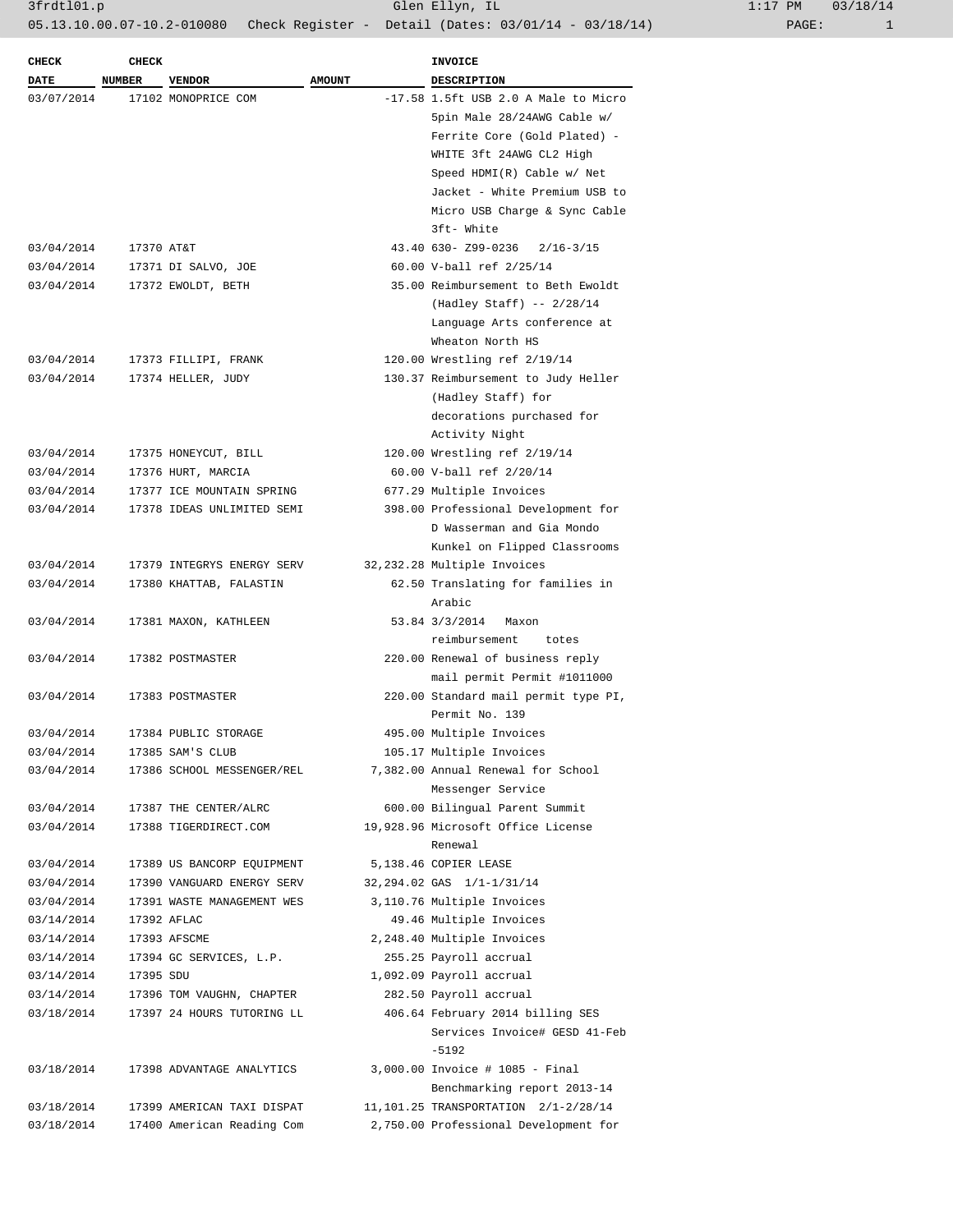| <b>CHECK</b> | <b>CHECK</b>  |                                                          |               | <b>INVOICE</b>                                  |
|--------------|---------------|----------------------------------------------------------|---------------|-------------------------------------------------|
| <b>DATE</b>  | <b>NUMBER</b> | <b>VENDOR</b>                                            | <b>AMOUNT</b> | <b>DESCRIPTION</b>                              |
|              |               |                                                          |               | 100 Book Challenge                              |
| 03/18/2014   |               | 17401 ANDERSON'S BOOKSHOP                                |               | 121.70 book order                               |
| 03/18/2014   |               | 17402 ARMBRUST PLUMBING IN                               |               | 371.47 AL SERV CALL                             |
| 03/18/2014   |               | 17403 ARTHUR J GALLAGHER                                 |               | 30.00 Notary bond for Maureen                   |
|              |               |                                                          |               | Stecker                                         |
| 03/18/2014   | 17404 AT&T    |                                                          |               | 2,021.19 ACCESS 2/22-3/21                       |
| 03/18/2014   | 17405 AT&T    |                                                          |               | 4,398.80 831-0003789-083 1/25-2/24              |
| 03/18/2014   |               | 17411 BMO MASTERCARD                                     |               | 13,845.21 Multiple Invoices                     |
| 03/18/2014   |               | 17412 BOOKLIST                                           |               | 147.50 subscription to Booklist                 |
| 03/18/2014   |               | 17413 BOOKSTORE LTD, THE                                 |               | 1,162.68 book order                             |
| 03/18/2014   |               | 17414 BRITTON, HEATHER                                   |               | 745.00 Multiple Invoices                        |
| 03/18/2014   |               | 17415 BUIKEMAS ACE HARDWAR                               |               | 11.98 ASST HARDWARE                             |
| 03/18/2014   |               | 17416 CADENCE OCCUPATIONAL                               |               | 41.00 EMPLOYEE TEST                             |
| 03/18/2014   |               | 17417 COLLEGE NANNIES & TU                               |               | 2,162.94 Invoice # 3759- February               |
|              |               |                                                          |               | 2014 billing<br>465.00 REPAIR HEAT PUMP         |
| 03/18/2014   |               | 17418 COMPLETE PUMP SERVIC<br>17419 CONNECTIONS DAY SCHO |               |                                                 |
| 03/18/2014   |               |                                                          |               | 4,099.44 February Tuition for<br>Invoice #18780 |
| 03/18/2014   |               | 17420 CONNOLLY, NANCY                                    |               | 22.00 Reimbursement                             |
| 03/18/2014   |               | 17421 CONSORTIUM FOR EDUCT                               |               | 2,735.00 CEC Invoice#6413                       |
|              |               |                                                          |               | Facillitation work on 1/6 &                     |
|              |               |                                                          |               | 1/10                                            |
|              |               |                                                          |               | Coaching/Planning/Reflecting                    |
|              |               |                                                          |               | Planning & Preparation of                       |
|              |               |                                                          |               | materials for focus group                       |
|              |               |                                                          |               | work.                                           |
| 03/18/2014   |               | 17422 CORRECT ELECTRIC                                   |               | 345.00 AL SERV CALL                             |
| 03/18/2014   | 17423 COTG    |                                                          |               | 4,502.00 Multiple Invoices                      |
| 03/18/2014   |               | 17424 CPI QUALIFIED PLAN C                               |               | 95.00 Monthly per participant fee -             |
|              |               |                                                          |               | February 2014                                   |
| 03/18/2014   |               | 17425 CRYSTAL PRODUCTIONS                                |               | 192.17 Art History DVDs and Paper               |
|              |               |                                                          |               | folding techniques                              |
| 03/18/2014   |               | 17426 CULLIGAN WATER CONDI                               |               | 110.00 CONSOLE RENTAL feb                       |
| 03/18/2014   |               | 17427 D & H DISTRIBUTING                                 |               | 756.00 Multiple Invoices                        |
| 03/18/2014   |               | 17428 DAILY HERALD                                       |               | 34.00 SUBSCRIPTION 3/22/14-4/18/14              |
| 03/18/2014   |               | 17429 DEMCO                                              |               | 109.74 Library supplies                         |
| 03/18/2014   |               | 17430 DI SALVO, JOE                                      |               | 60.00 V-ball ref 3/3/14                         |
| 03/18/2014   |               | 17431 DICK BLICK                                         |               | 163.68 art supplies for Art 6 and               |
|              |               |                                                          |               | Studio Art                                      |
| 03/18/2014   |               | 17432 DIVERSIFIED OFFICE C                               |               | 1,905.00 FEB CUSTODIAL SERVICE                  |
| 03/18/2014   |               | 17433 DOYLE, KRISTY                                      |               | 100.00 3/7/2014 Doyle                           |
|              |               |                                                          |               | reimbursement classrom                          |
|              |               |                                                          |               | supplies                                        |
| 03/18/2014   |               | 17434 DUPAGE CHILDREN'S MU                               |               | 1,620.00 Multiple Invoices                      |
| 03/18/2014   |               | 17437 DUPAGE ROE                                         |               | 3,295.00 Multiple Invoices                      |
| 03/18/2014   |               | 17438 DUPAGE SECURITY SOLU                               |               | 209.20 HD SERV CALL                             |
| 03/18/2014   |               | 17439 ELGIN KEY & LOCK                                   |               | 104.75 CH SERV CALL                             |
| 03/18/2014   |               | 17440 ELIM CHRISTIAN SERVI                               |               | 5,237.37 Multiple Invoices                      |
| 03/18/2014   |               | 17441 FOLLETT LIBRARY RESO                               |               | 4,182.15 Multiple Invoices                      |
| 03/18/2014   |               | 17442 FRANCZEK RADELET & R                               |               | 11,696.62 Multiple Invoices                     |
| 03/18/2014   |               | 17443 GLENOAKS THERAPEUTIC                               |               | 5,926.50 Multiple Invoices                      |
| 03/18/2014   |               | 17444 GRAPHICS PLUS INC                                  |               | 87.70 Invoice #31167 - Business                 |
|              |               |                                                          |               | Cards - Generic for CSO                         |
|              |               |                                                          |               | reception                                       |
| 03/18/2014   |               | 17445 GUERRERO, NICOLE                                   |               | 30.00 Denver, CO 2/24 & 2/25                    |

Expenses Nicole Guerrero: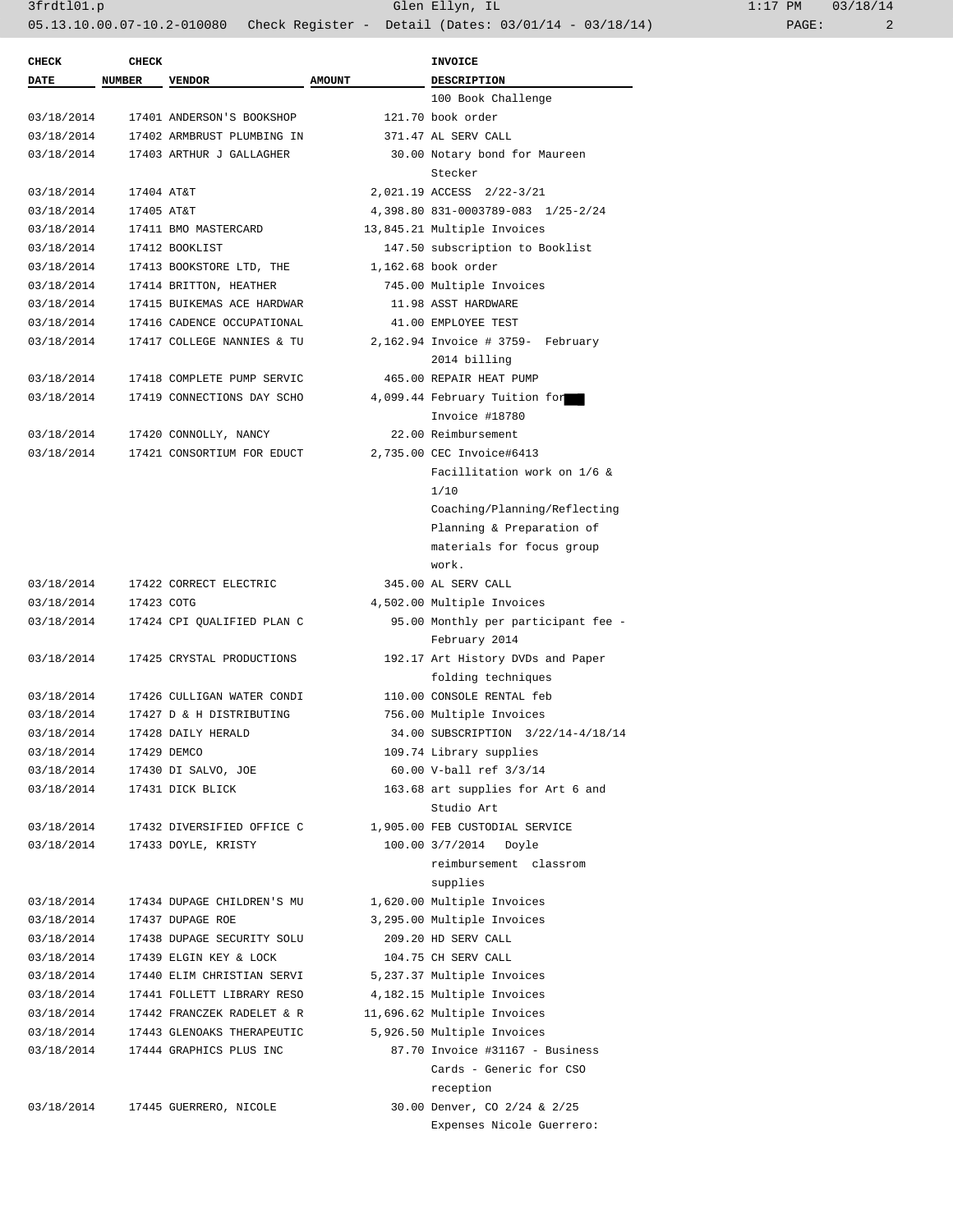| <b>CHECK</b> | <b>CHECK</b>  |                            |               | <b>INVOICE</b>                         |
|--------------|---------------|----------------------------|---------------|----------------------------------------|
| <b>DATE</b>  | <b>NUMBER</b> | <b>VENDOR</b>              | <b>AMOUNT</b> | <b>DESCRIPTION</b>                     |
|              |               |                            |               | Parking                                |
| 03/18/2014   |               | 17446 HEALTH MANAGEMENT SY |               | 55.44 Invoice #20610314, dated         |
|              |               |                            |               | 3/1/14 - Employee Assistance           |
|              |               |                            |               | Program/Adjust to reflect              |
|              |               |                            |               | employee count                         |
| 03/18/2014   |               | 17447 HEARTLAND BUSINESS S |               | 402.00 Replacement Hard Drive for      |
|              |               |                            |               | Backup09 Server                        |
| 03/18/2014   |               | 17448 HOUGHTON MIFFLING RE |               | 121.00 Big Ideas Math (Hadley)         |
|              |               |                            |               | 2013/2014 Supplemental                 |
|              |               |                            |               | material order                         |
| 03/18/2014   |               | 17449 IDENTITRONICS C/O BA |               | 271.94 Multiple Invoices               |
| 03/18/2014   |               | 17450 JOSEPH, BENNETT      |               | 59.41 Multiple Invoices                |
|              |               |                            |               |                                        |
| 03/18/2014   |               | 17452 KAGAN & GAINES INC   |               | 2,258.00 Multiple Invoices             |
| 03/18/2014   |               | 17453 KELLY SERVICES       |               | 1,780.80 Multiple Invoices             |
| 03/18/2014   |               | 17454 KUCZORA, MEGAN       |               | 175.00 Reimbursement                   |
| 03/18/2014   |               | 17455 LAW, JENNIFER        |               | 84.58 JAN & FEB MILEAGE                |
|              |               |                            |               | REIMBURSEMENT                          |
| 03/18/2014   |               | 17456 MACGILL & CO, WM V   |               | 384.35 Multiple Invoices               |
| 03/18/2014   |               | 17457 MACNEAL SCHOOL       |               | 2,051.60 February Tuition for District |
|              |               |                            |               | 41 student                             |
| 03/18/2014   |               | 17458 MAIL N STUFF         |               | 25.98 POSTAGE                          |
| 03/18/2014   |               | 17459 MCCLUSKEY, CHARLIE   |               | 162.47 Reimbursement for Hadley        |
|              |               |                            |               | Wrestling purchases: four              |
|              |               |                            |               | frames, four mattes; mops and          |
|              |               |                            |               | mop bucket for cleaning mats           |
| 03/18/2014   |               | 17460 METRO PROFESSIONAL P |               | 5,075.55 Multiple Invoices             |
| 03/18/2014   |               | 17461 MULLENAX, KAREN      |               | 7.55 Reimbursement HOOKS               |
| 03/18/2014   |               | 17462 NASCO                |               | 208.25 Supplies for 7th grade          |
|              |               |                            |               | activities                             |
| 03/18/2014   |               | 17463 NELCO                |               | 370.00 5110SKYHBG<br><b>BURGUNDY</b>   |
|              |               |                            |               | PAYROLL CHECKS<br>STARTING             |
|              |               |                            |               | WITH 21001                             |
| 03/18/2014   |               | 17464 NORTHERN ILLINOIS GA |               | 4,336.54 Multiple Invoices             |
| 03/18/2014   |               | 17466 OFFICE DEPOT         |               | 1,831.83 Multiple Invoices             |
| 03/18/2014   |               | 17467 OLSON, DALE          |               | 60.00 V-ball ref 3/4/14                |
| 03/18/2014   |               | 17468 ORKIN LLC            |               | 1,587.00 Multiple Invoices             |
|              |               |                            |               |                                        |
| 03/18/2014   |               | 17469 OVERDRIVE            |               | 16.99 ebook purchase                   |
| 03/18/2014   |               | 17470 PADDOCK ENTERPRISES, |               | 1,507.00 HD BLEACHER REPAIR            |
| 03/18/2014   |               | 17471 PALADIUM ENTERPRISES |               | 5,360.00 Snow removal for CH, Hadley,  |
|              |               |                            |               | and BF 3-2-5-2014                      |
| 03/18/2014   |               | 17472 PROFESSIONAL PAVING  |               | 1,345.00 Multiple Invoices             |
| 03/18/2014   |               | 17473 QUINLAN & FABISH MUS |               | 865.69 Multiple Invoices               |
| 03/18/2014   |               | 17474 RAPID RIBBONS        |               | 247.06 CUSTOM RIBBONS- HADLEY          |
|              |               |                            |               | INVITATIONAL TRACK                     |
| 03/18/2014   |               | 17475 RAYMOND GEDDES.COM   |               | 181.74 Incentives for MIP classroom    |
|              |               |                            |               | @ Ben Franklin Nardella                |
| 03/18/2014   |               | 17476 REALLY GOOD STUFF IN |               | 292.66 Multiple Invoices               |
| 03/18/2014   |               | 17477 RODRIGUEZ, SARAH     |               | 30.00 Denver, CO February 2014         |
|              |               |                            |               | Expenses for Sarah Rodriguez           |
| 03/18/2014   |               | 17478 ROSCOE CO            |               | 415.08 Multiple Invoices               |
| 03/18/2014   |               | 17479 SASED                |               | 8,790.75 FY14 Tuition Bill for         |
|              |               |                            |               | Remaining balance of \$8790.75         |
|              |               |                            |               | Req # 0115 - Pre-Bill for              |
|              |               |                            |               | \$26372.25                             |
| 03/18/2014   |               | 17481 SCHOOL SPECIALTY     |               | 1,673.71 Multiple Invoices             |
|              |               |                            |               |                                        |
| 03/18/2014   |               | 17482 SCHOOLMASTERS SAFETY |               | 344.52 Multiple Invoices               |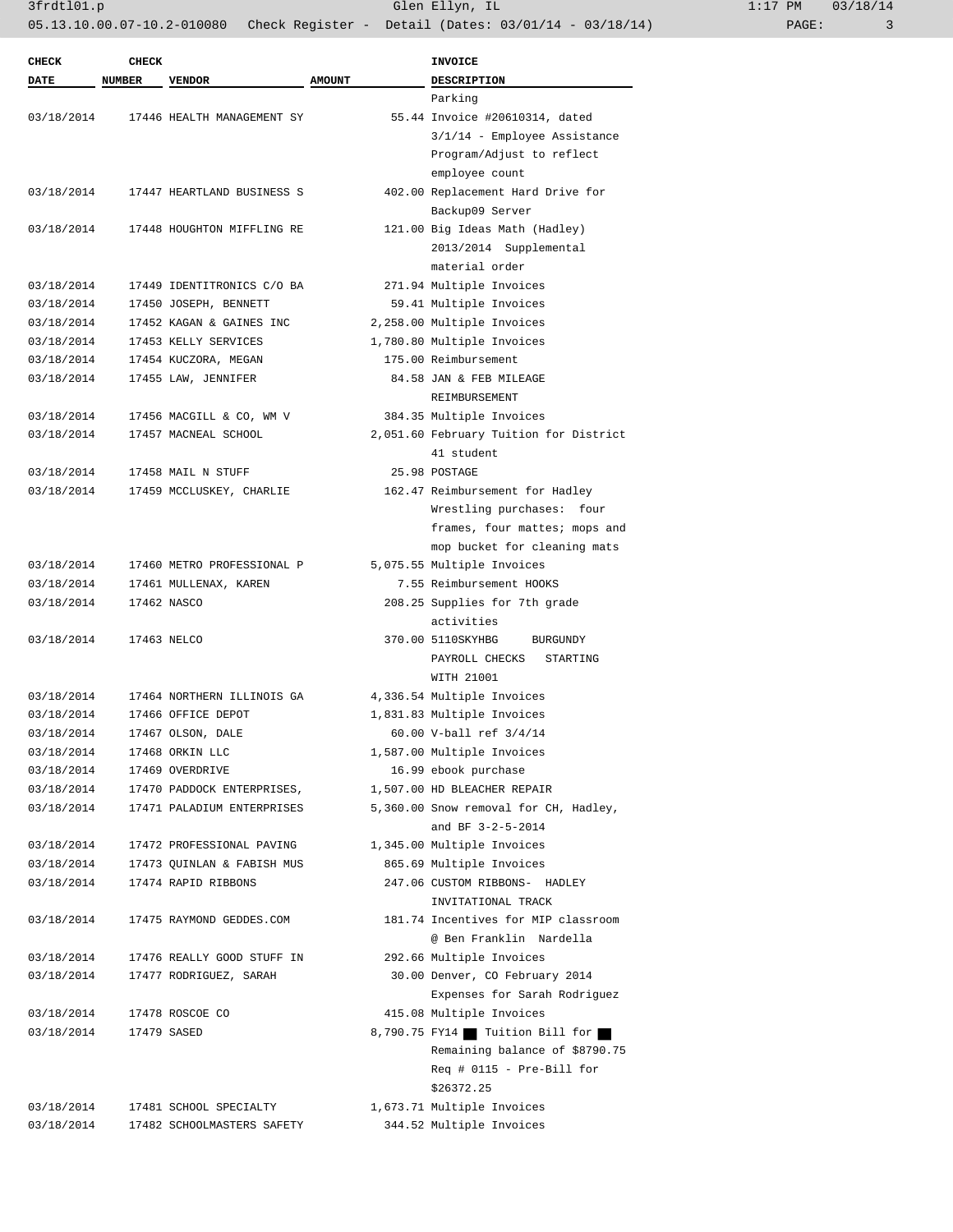| <b>CHECK</b>                   | <b>CHECK</b> |                                           |               | <b>INVOICE</b>                         |
|--------------------------------|--------------|-------------------------------------------|---------------|----------------------------------------|
| <b>DATE</b>                    | NUMBER       | <b>VENDOR</b>                             | <b>AMOUNT</b> | DESCRIPTION                            |
| 03/18/2014                     |              | 17483 SEAL OF ILLINOIS                    |               | 10,540.92 February Tuition for         |
|                                |              |                                           |               | Invoice #4568                          |
| 03/18/2014                     |              | 17484 SECRETARY OF STATE I                |               | 10.00 Notary for Maureen Stecker       |
| 03/18/2014                     |              | 17485 SECURITY LATCH                      |               | 156.82 DOUBLE DOOR LATCH               |
| 03/18/2014                     |              | 17486 SENTINEL TECHNOLOGIE                |               | 1,248.79 BALANCE OF INVOICE DUE        |
|                                |              |                                           |               | Hardware Repairs for Laptops           |
|                                |              |                                           |               | and Cisco Switch                       |
| 03/18/2014                     |              | 17487 SEPTRAN INC                         |               | 42,334.76 Multiple Invoices            |
| 03/18/2014                     |              | 17488 SHAW MEDIA                          |               | 405.62 Legal notices - furniture bid   |
|                                |              |                                           |               | and construction bid Invoice           |
|                                |              |                                           |               | #0214100703602/2014                    |
| 03/18/2014                     |              | 17489 SIGN IDENTITY                       |               | 2,397.50 Registration Banners          |
|                                |              |                                           |               | Quote#Q1402065                         |
| 03/18/2014                     |              | 17490 SMEKENS EDUCATION SO                |               | 398.00 Judy Heller Conference: 2014    |
|                                |              |                                           |               | Literacy Retreat (smekens)             |
|                                |              |                                           |               | 6/14 Drury Lane/Oakbrook, IL           |
| 03/18/2014                     |              | 17491 SOARING EAGLE ACADEM                |               | 25,052.16 Multiple Invoices            |
| 03/18/2014                     |              | 17492 STAFF DEVELOPMENT FO                |               | 369.00 Registration for SDE's 2014     |
|                                |              |                                           |               | Teach 1st Conference - July 7          |
|                                |              |                                           |               |                                        |
|                                |              |                                           |               | and $8$ , $2014$ - Erin Fiene          |
| 03/18/2014                     |              | 17493 STREULI, THERESE                    |               | 60.00 V-ball ref 3/7/14                |
| 03/18/2014                     |              | 17494 SUBURBAN LIFE PUBLIC                |               | 69.00 Subscription Renewal (2)         |
|                                |              |                                           |               | years) Acct# 252060                    |
| 03/18/2014                     |              | 17495 SUPER DUPER SCHOOL C                |               | 137.33 Supplies for Speech @           |
|                                |              |                                           |               | Churchill J Waszak                     |
| 03/18/2014                     |              | 17496 TIERNEY BROTHERS INC                |               | 3,230.00 Annual Licensing Fee for      |
|                                |              |                                           |               | Smart Notebook Software New            |
|                                |              |                                           |               | Vendor Info Tierney Brothers           |
|                                |              |                                           |               | Inc 3300 University Ave SE,            |
|                                |              |                                           |               | Minneapolis, MN 55414-3326             |
| 03/18/2014                     |              | 17497 TIGERDIRECT.COM                     |               | 4,380.98 Multiple Invoices             |
| 03/18/2014                     |              | 17498 TRANSLATION SMART                   |               | 790.54 Translating                     |
| 03/18/2014                     |              | 17499 UNISOURCE GREAT LAKE                |               | 4,296.80 Multiple Invoices             |
| 03/18/2014                     |              | 17500 UNITED ANALYTICAL SE                |               | 1,250.00 Asbestos abatement at Lincoln |
|                                |              |                                           |               | school                                 |
| 03/18/2014                     |              | 17501 UNITED STATES POSTAL                |               | 3,000.00 Postage refill for the        |
|                                |              |                                           |               | postage machine                        |
| 03/18/2014                     |              | 17502 VERIZON WIRELESS                    |               | 484.76 CELL PHONES 1/27-2/26           |
| 03/18/2014                     |              | 17503 VILLA PARK OFFICE EQ                | 320.52 LAMPS  |                                        |
| 03/18/2014                     |              | 17504 VILLAGE OF GLEN ELLY                |               | 3,122.70 Multiple Invoices             |
| 03/18/2014                     |              | 17505 WEST MUSIC CO                       |               | 302.10 Multiple Invoices               |
| 03/18/2014                     |              | 17506 WRS GROUP LTD                       |               | 262.45 Multiple Invoices               |
| 03/18/2014                     |              | 17507 XEROX CORP                          |               | 2,577.54 Multiple Invoices             |
|                                |              | 02/28/2014 201300534 INTERNAL REV SERVICE |               | 198,663.96 Multiple Invoices           |
|                                |              | 03/03/2014 201300540 RELIANCE STANDARD LI |               | 332.10 LTD 3/1/14 to 3/31/14           |
|                                |              | 03/03/2014 201300541 TEACHERS RETIREMENT  |               | 6,967.68 Invoice #179142               |
|                                |              | 03/10/2014 201300542 EDUCATIONAL BENEFIT  |               | 416,705.72 March 2014                  |
|                                |              | 03/10/2014 201300543 EFLEX GROUP          |               | 463.68 HRA monthly administration      |
|                                |              |                                           |               | fee for March 2014                     |
|                                |              |                                           |               |                                        |
|                                |              | 03/14/2014 201300544 GLEN ELLYN EDUCATION |               | 9,117.98 Payroll accrual               |
|                                |              | 02/28/2014 201300546 ILLINOIS DEPT OF REV |               | 51,731.02 Multiple Invoices            |
| 03/14/2014 201300548 T H I S   |              |                                           |               | 17,709.35 Multiple Invoices            |
|                                |              | 03/14/2014 201300549 TEACHERS RETIREMENT  |               | 105,500.26 Multiple Invoices           |
|                                |              | 03/14/2014 201300550 ILLINOIS EDUC ASSOC  |               | 56.75 Payroll accrual                  |
|                                |              | 03/14/2014 201300551 CPI QUALIFIED PLAN C |               | 35,446.35 Multiple Invoices            |
| 03/14/2014 201300552 WAGEWORKS |              |                                           |               | 5,276.79 Multiple Invoices             |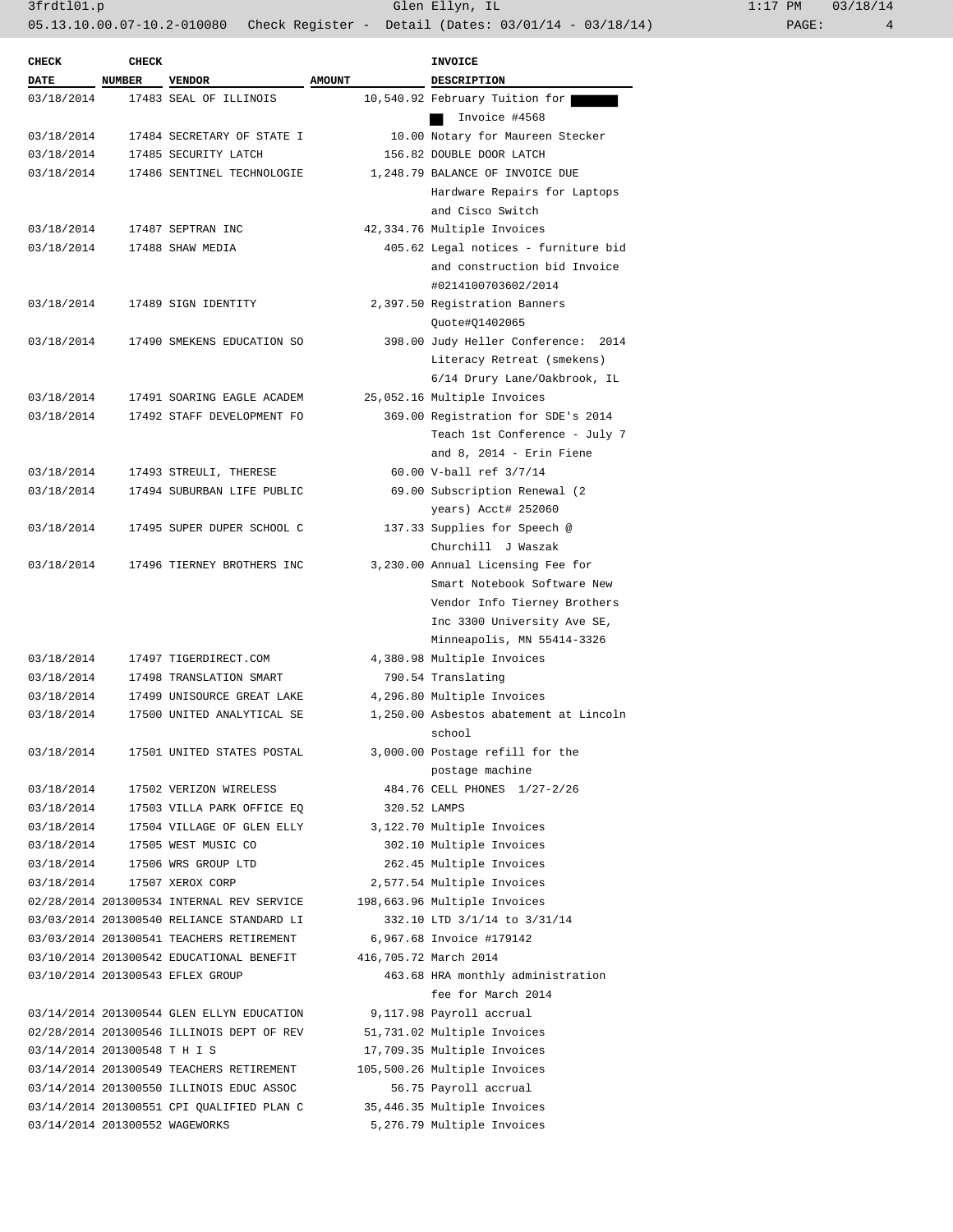| CHECK                         | CHECK  |               | INVOICE       |                                      |
|-------------------------------|--------|---------------|---------------|--------------------------------------|
| <b>DATE</b>                   | NUMBER | <b>VENDOR</b> | <b>AMOUNT</b> | <b>DESCRIPTION</b>                   |
| 03/17/2014 201300553 REV TRAK |        |               |               | 1,270.99 RevTrak services - February |
|                               |        |               |               | 2014                                 |

Totals for checks 1,196,618.26